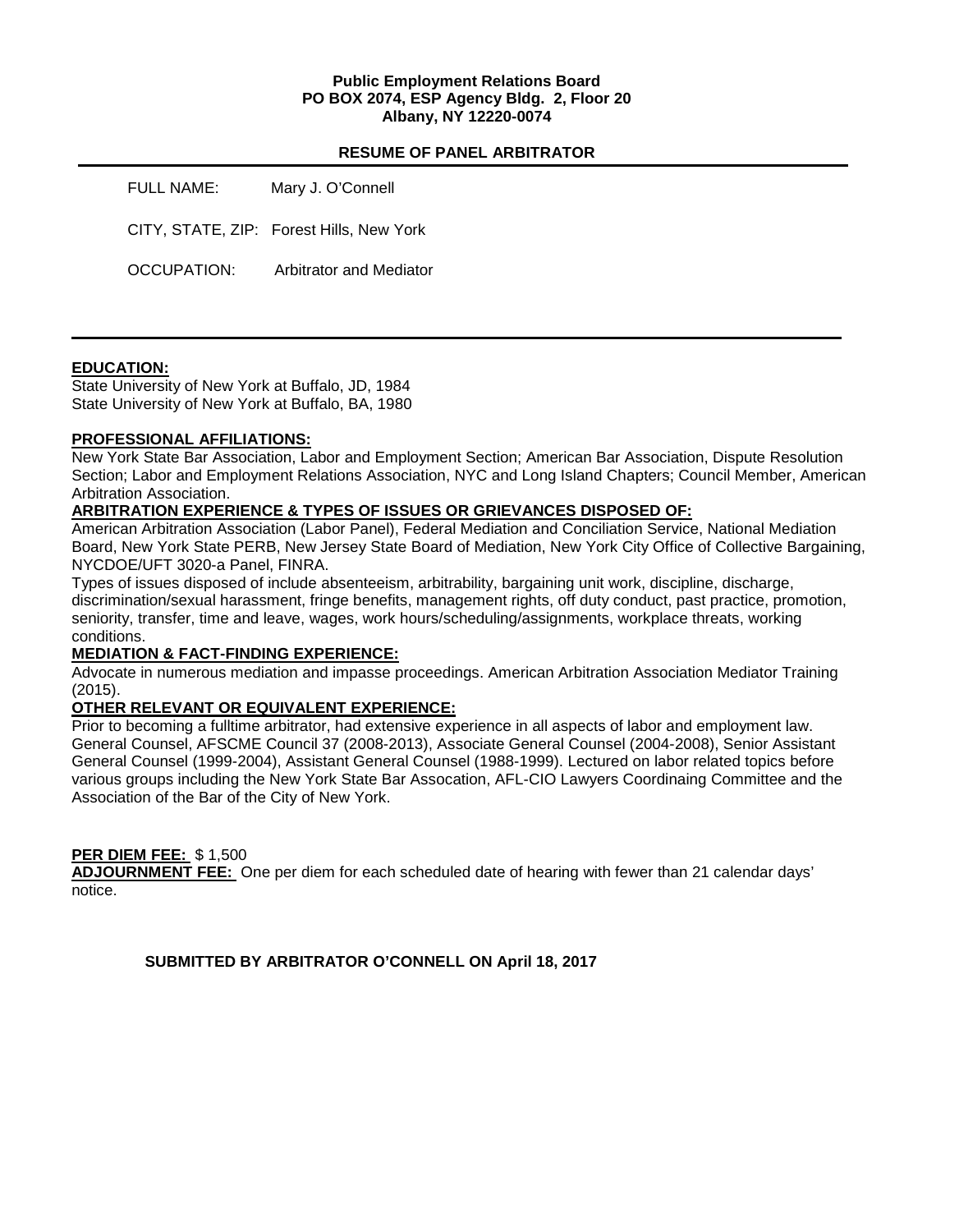#### **Public Employment Relations Board PO BOX 2074, ESP Agency Bldg. 2, Floor 20 Albany, NY 12220-0074**

# **BILLING DISCLOSURE STATEMENT**

# ARBITRATOR'S NAME: **Mary J. O'Connell**

The following is a description of my fees and expenses:

# A) HEARING TIME.

- (1) My per diem is  $$1,500$  for each day or any part thereof spent hearing a case.
- (2) If a hearing day exceeds hours, I charge:

 $\Box$ a second full per diem  $\Box$ a prorated per diem

 $X$  no additional charge  $\Box$  other (describe) :

(3) Additional comments:

### B) STUDY TIME.

- (1) I charge \$ 1,500 for each day spent in preparation of the opinion and award.
- (2) This charge  $x$  will  $\Box$  will not be prorated for partial days devoted to such preparation.
- (3) Additional comments:

### C) TRAVEL TIME AND EXPENSES.

(1) When travel time plus hearing time exceeds hours in a calendar day:

x Not applicable (no additional charge)

 $\Box$  I charge as follows (describe):

(2) I charge for actual, travel-related expenses incurred in connection with the case  $xYES \Box NO$ .

Where appropriate, a mileage charge for auto travel will be billed at:

| x Prevailing IRS rate | $\Box$ Other (describe): |
|-----------------------|--------------------------|
|-----------------------|--------------------------|

(3) When the scheduled hearing day(s) requires an overnight stay:

xThere is no charge, other than for lodging and subsistence.

 $\Box$ I charge as follows (describe):

(4) Additional Comments: